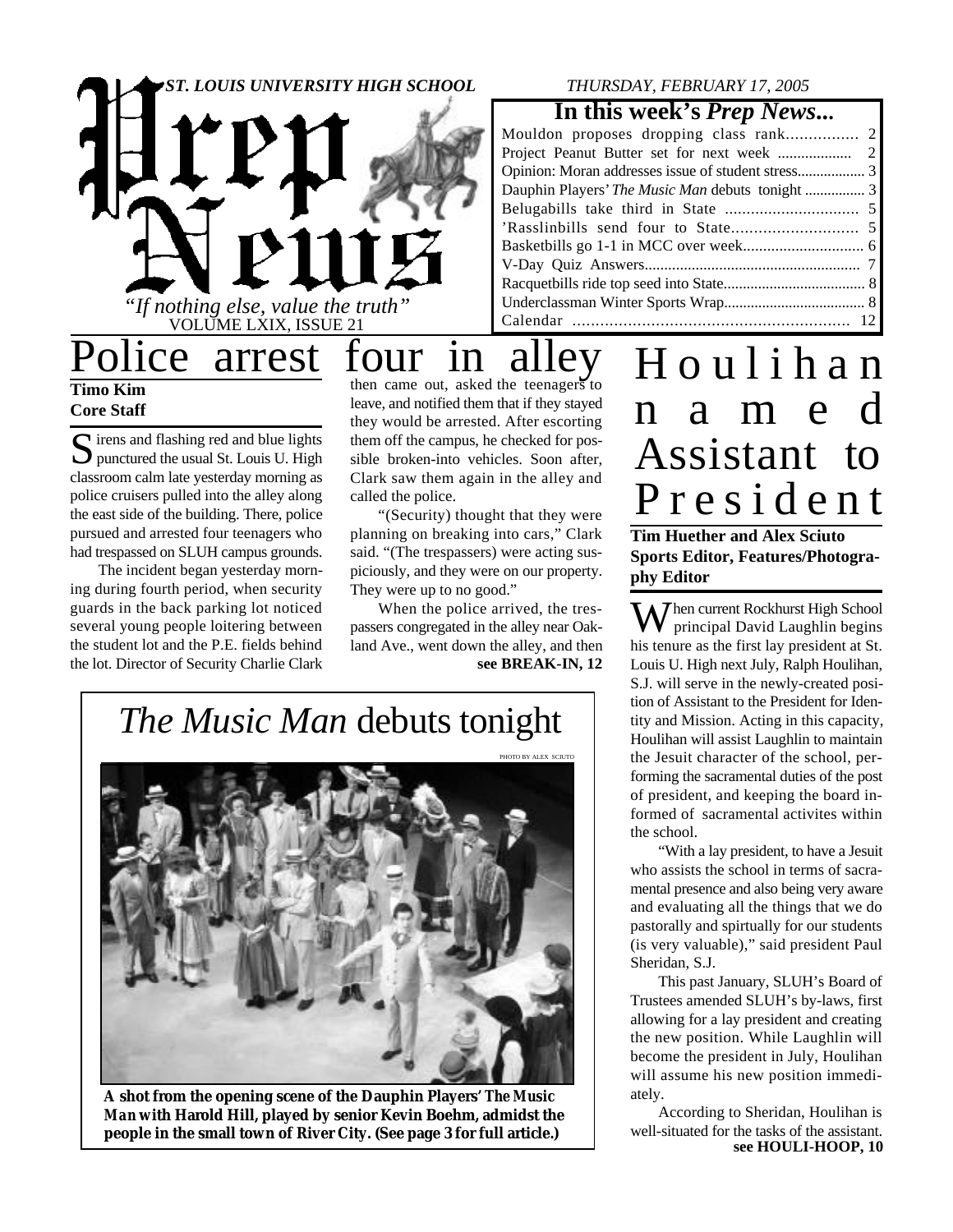### 2 **News** February 17, 2005 Counseling proposes dropping class rank

#### **Seth Clampett and Kyle Kloster Core Staff**

The counseling department has drawn<br>up a proposal to drop the class rank he counseling department has drawn system, which would take effect at the beginning of the 2005-2006 school year. Class rank is the position a student holds in his class based on his cumulative grade point average, and appears on a student transcript. The department created the proposal because it appeared to them that some students' rank actually hurt them when applying to some universities and for academic scholarships.

According to counselor Dave Mouldon, who wrote the proposal, "We got this whole discussion going a number of years ago. Since we don't weight grades for honors and AP classes, there were clear examples every year of students who could actually rank higher by taking

### **Andrew Schroeder Staff**

Dr. Mark J. Manary, M.D., a pediatrican at Washington University and r. Mark J. Manary, M.D., a pediatrithe father of sophomore Micah Manary, will be coming to Saint Louis U. High next Thursday to talk about his revolutionary discovery in the struggle against hunger around the world, Project Peanut Butter. Manary will speak during activity period in the theater about the project as well as to several classes whose teachers have requested that he give a presentation.

Manary created Project Peanut Butter after he and his wife worked as medical missionaries in Malawi, a small country in southeast Africa, in 1994.

"I could see one of the greatest needs (in Malawi) was good therapeutic and preventive nutrition," Manary said.

This realization led Manary to discover peanut butter as a product that could provide this nutrition.

In addition, the peanut butter can be produced entirely in Malawi, except for fewer of those courses. It's some concern for admissions, but most colleges that are highly selective are going to look and scrutinize the transcript, and they're going to see that this student took more AP and honors classes."

Assistant Principal for Academics Mark Michalski agreed, saying, "When (students are) being assessed by the admissions department of a college, it's very easy for the admissions people at colleges to look at the class rank without looking closely at their full applications and just make decisions based strictly on that number. That's how it can hurt a student."

Mouldon added, "Another issue is scholarship. Schools like the University of Missouri at Columbia for a number of years (have) given a full tuition scholarship to students who are only in the top 5 percent of their class. They don't look at anything else; they don't care what the

curriculum looks like. One other thing (is that), at a Jesuit school, where we try to talk about community and that we should be respectful, (we have a) kind of petty competition that sometimes goes along with class rank."

The proposal was put together by Mouldon, who included opinions from several highly selective colleges and a number of contemporary Jesuit high schools. It was then pushed forward by the counseling department to the administrative team, which presented the proposal to the instructional council, composed of all of the department heads and the academic administration. According to Michalski, "The feedback from the (instructional council) was pretty positive." The proposal was then taken to the Academic Affairs Committee, a subcommittee of the Board of Trustees, given

**see RANK, 4**

Project Peanut Butter set for next week the vitamins and minerals which are imported to fortify the peanut butter. The production of the peanut butter in Malawi keeps the cost down, and as a result, only \$12 is needed to help one child recover

from malnourishment; that \$12 can feed

the child for an entire year. Project Peanut Butter was introduced to SLUH by math teacher and National Honor Society moderator Beth Kissel, who read about it in the *St. Louis Post-Dispatch* and had Manary's son, Micah, in her class last year. Said Kissel, "I thought (Project Peanut Butter) maybe could be a service project for NHS." From there, she was able to correspond with Manary, and he agreed to come to SLUH to talk about his work with the project.

 Manary said, "The presentation during activity period will be about the technical aspects of the project, (such as) why the peanut butter food (works) in the context of Malawi."

In addition, "(Manary) is talking to classes every period during the day, especially the senior theology classes," Kissel said.

Manary said that these presentations will focus on "making the world a better place, being a man for others, and personal and spiritual motivations."

SLUH's NHS has become involved in Project Peanut Butter through Kissel and has decided to hold a peanut butter bake sale during activity period and the lunch periods of next Wednesday, Thursday, and Friday. Although most items will be made with peanuts or peanut butter to keep with the theme, "We will have nonpeanut butter items for those who are allergic to peanuts," Kissel said. The goodies will be sold for 50 cents each.

In addition, there will be a jar full of Reese's Pieces candy for students to try to guess the number of pieces inside. Each guess costs 25 cents and the student who guesses closest to the actual number will win the jar of candy. The winner will be announced on Friday.

**see NUTS, 12** Finally, there will be a collection during homeroom next Friday to benefit Project Peanut Butter. According to Manary, all of the proceeds from the bake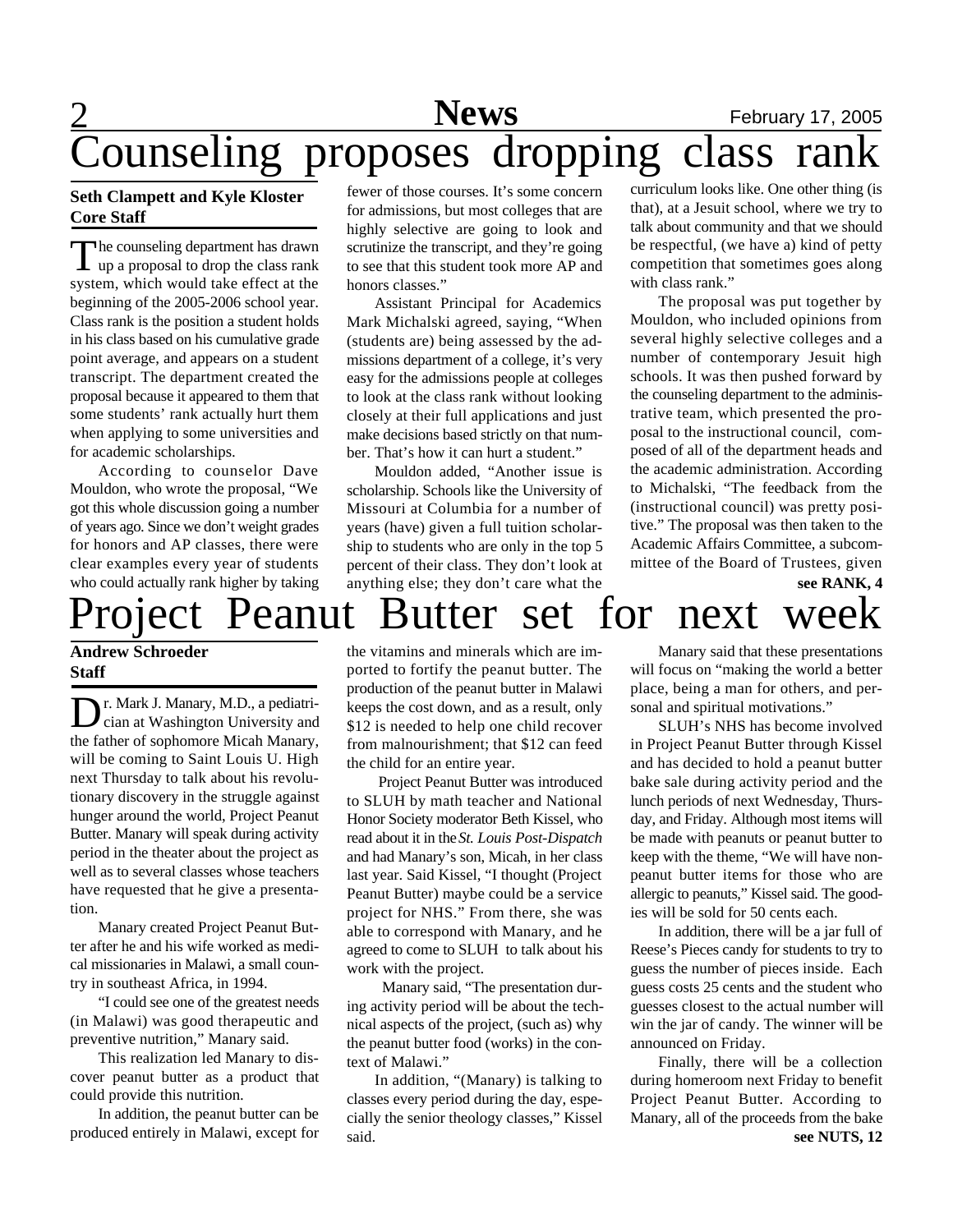### **February 17, 2005 Opinion** 3 February 17, 2005<br> **LETTER TO THE EDITOR** Moran addresses SAC issue of student stress

To the editors:

Last week's discussion of homework and stress during the Student Affairs Committee, as reported in the *PN*, got me thinking about why the academic experience at SLUH is hard. Here are some thoughts that come to mind:

(1) For most students, it's not so hard. When I speak with students off the record, many admit that most nights, they do about an hour's or hour and a half's worth of homework, maybe not that much actually at home. Most of these fellows are not complaining about the work load, but a few may complain, probably in the hope that their complaints will change the school so that an hour becomes sufficient not just to get by but to prosper.

(2) For whom, then, are academics at SLUH very hard? For students who choose the most demanding courses, for students who want only  $A$ 's and  $A+$ 's, for students who have a hard time concentrating, and for students whose skills and talents were a little weak when they entered. It is hardest, then, for less talented students who have trouble concentrating and who seek the highest grades in honors courses. But just a couple of those conditions are enough to make the challenges pretty stiff. Turmoil at home or addictions can, of course, make it hard to do even a half hour of homework.

(3) To the extent that SLUH is a stern test of diligence, it may serve the same function that initiation rites served in primal societies: it gets boys ready to endure the rigors of the life ahead. If it's working, students will learn what boys in those ancient societies learned: that whining won't give them a free pass around the difficulties that life presents, and they will earn a remarkable confidence in their ability to handle the life ahead with all its adversity.

In the old days, the rigors ahead may have focused on the physical challenges that hunting and self-defense required (and highly competitive sports programs still fulfill that need), but now the challenges are mostly demands on our capacity for problem-solving, insight, patience, and responsibility. The stress may be less dramatic—no harrowing encounters with mamba snakes (except in Kuensting's classroom)—but more persistent.

(4) Many SLUH students want to graduate from a school known for its challenges, but, being human beings, they prefer not to submit to those challenges. But even if they were handed that phony passport, they would go to adulthood without the equipment they most need: the confidence they can handle adversity.

(5) What do we faculty members owe our students? We owe **see MORAN, 11**

# *The Music Man* debuts tonight at

#### **Mike Moramarco Reporter**

The Dauphin Players will present this<br>year's spring musical this weekend The Dauphin Players will present this as *The Music Man* opens tonight at 7 p.m. and continues through the weekend.

*The Music Man* tosses its audience into Iowa during the late 1910s, an era during which most Iowans would ignore you as soon as tell you what time it was. To this stubborn group the play adds a smooth operator named Harold Hill (senior Kevin Boehm) who drops into the little town of River City to stir up trouble.

After convincing the town that all of their troubles would melt away if the town had a boys' band, he has the whole town throwing money at him, except the mayor (senior Marty Wilhelm), who repeatedly sends the school board to retrieve Hill's credentials. Each time though, Hill distracts the would-be deputies (senior Dave King, sophomore Alex Indelicato, junior Nick Dennis, and junor Mike Moramarco) to make a clean getaway.

During his stay, he falls in love with the music teacher and librarian, Marian (Julie Kavanaugh). When another traveling salesman (Erik Sardiña) plots to thwart

TO BY ALEX SCIUTO The nonstop action of the show will keep everyone ready for more. The allstar cast and wonderful soundtrack make for quite a show that the whole family can

enjoy. Director Joseph

Schulte commented that this is one of the most well-cast shows he has ever done. Boehm works well as the smooth con artist, and commented, "Causing havoc on stage is much easier than in the classroom."

 Boehm, suffering from a cold, noted that many people are getting sick, but they keep on fighting, which he says, "gives all of the actors an edge and will

**Harold Hill (Kevin Boehm) looks down his nose at an irate mayor (Marty Wilhelm) during rehearsal Tuesday night.**

Hill's plan, Hill has to decide between running away from the woman he loves and telling the truth about himself.

boost the show."

**see MOOSE, 11** King said, "This is my dream role. I

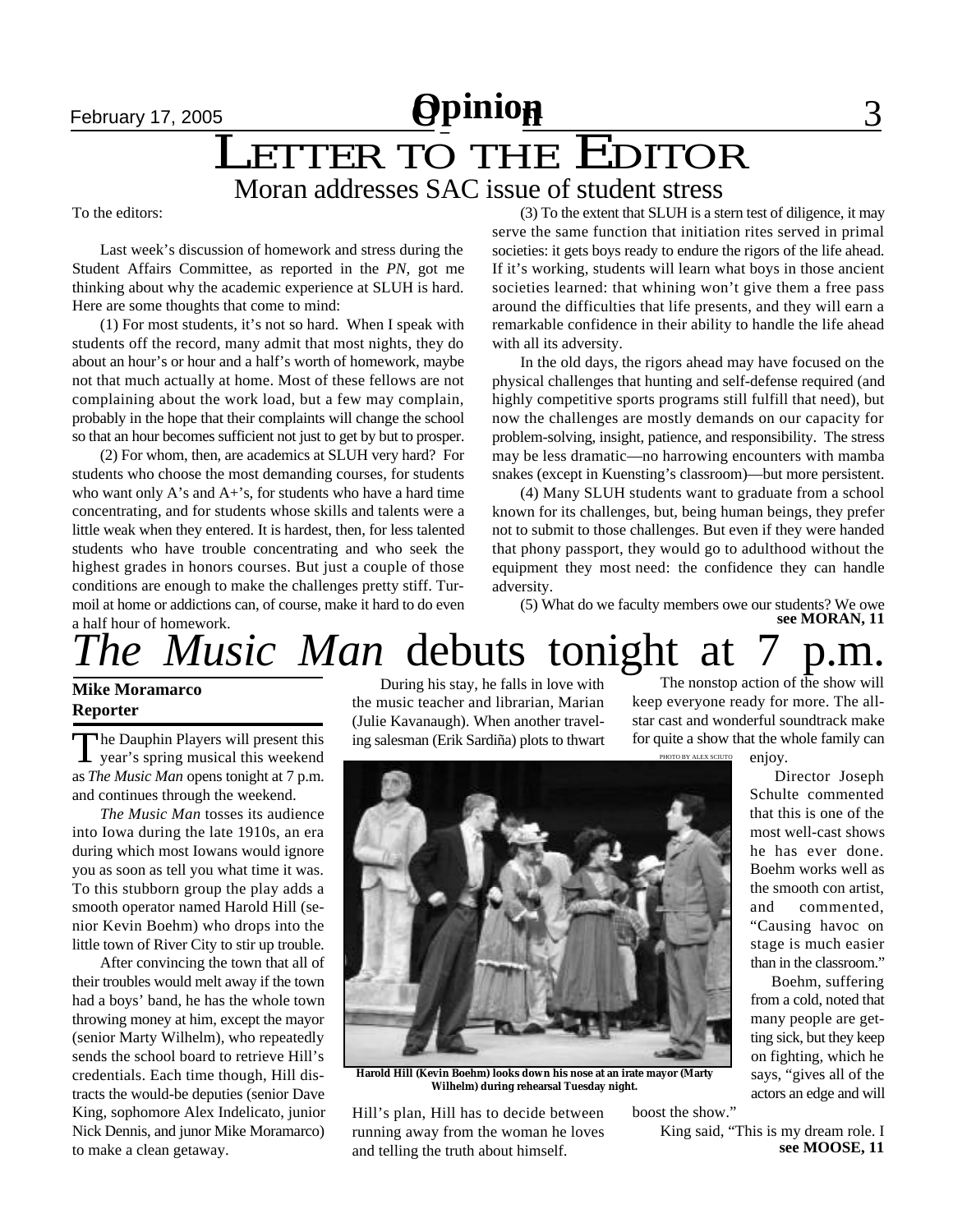### RANK

#### (from 2)

approval, and was left in the hands of Principal Dr. Mary Schenkenberg and President Paul Sheridan, S.J.

Schenkenberg said, "I think the biggest reason (to drop class rank) is that it forces the admissions people at the colleges and universities to look at the entire profile of the student's four years of study, rather than just using numbers like rank and GPA. (At) a very competitive school like this, even though we do allow multiple ranks, some of our students are being hurt by schools that do have a policy of just taking rank and GPA and ranking formulas and giving scholarships based on that."

The proposal to drop class rank stated, "The most compelling reasons for the Counseling Department to recommend the dropping of class rank is that it often hurts our students in the college admissions process and in consideration for academic scholarships. ... It is possible in our current system for a student who has taken no honors or advanced courses to rank higher than a student who has taken most or all of our most rigorous courses. This, in our opinion, is not equitable."

Weighting grades was raised as a possible solution to the problem, but Mouldon said, "In the past we tried to get the school to look at a weighted grade system to get around (the class rank problem), and we've presented it to two different administrations over the last 10 or 15 years, and it's never really flown. They've said 'No, we really don't want to go to weighted grades.' So as we thought more about this, we thought the next best thing would be to get rid of class rank. Since we're not weighting these grades, the rank doesn't seem to be a true indicator of a student's ability and potential to do well in college."

Schenkenberg explained why weighted grades are not fit for the school, saying, "My understanding is at St. Louis University High school they feel very strongly that an A is an A and the teacher defines at the beginning of the class exactly what the requirements are to achieve an A, and if students achieve that, then

they have achieved the highest standard and nothing should be added to that. I think there's also a concern that fine arts classes or some classes that wouldn't be rated might lose students. Some students might want to take courses just because they are weighted rather than because they took the appropriate class for them. "

Michalski added, "The dropping (of) class rank is less a mechanical solution (than having weighted grades), and it's more saying to the college 'look, if you're going to make good admissions decisions, you're going to have to look closely at these applications. We're not going to provide you with some statistic that can hurt our students.""

Mouldon sees no potential harm in dropping class rank. He asked the opinions of the deans of admissions of several universities and was mostly given positive feedback. SLUH has no valedictorian award, so class rank does not affect any decisions within the school. Mouldon added, "We also polled a number of Jesuit high schools around the country that have already dropped rank and asked them if it has impacted them in any way negatively, and the response has been overwhelmingly positive."

Mouldon and Michalski are now forming a committee to look at possible solutions for what the counseling department would send to colleges along with the student's application. One potential plan is to send the colleges grade distribution charts. A grade distribution is a list of the number of A+'s, A's, B+'s, and so on in a particular course.

Mouldon said, "Some very, very selective colleges find (grade distribution) very helpful because it lets them see 'Well this teacher only gave one A+, two A's, (and) everybody else got B+'s and B's.' That (grade information) would be something just for colleges' eyes. It would be helpful to those highly selective colleges."

Some raised the concern that dropping class ranks could lose healthy competition between the students, but Mouldon said, "I don't think so. Everybody is still going to have a GPA. If students are that competitive, they're still going to be comparing GPA's."

Michalski added, "If you drop class rank, you do it responsibly. You do have to provide colleges with some information so that they can make some comparisons because that's a natural part of the admissions process, but what we provide to the colleges should be designed to meet their needs and do it in a way that puts our students in the best light possible to the colleges."

Math department chair Tom Becvar said of the possibility of dropping class rank, "I think it's a good idea. ... I don't see any downside for it. I think we (also) have to be very cautious as to what we send to the colleges. When we send a profile, we have to make sure that the profile isn't another way to let the colleges know rank. Do we say that we have this number of people, that have this number of averages or so? Then, that's another way they can rank, so you have to be really careful the way you send your profile out."

English department chair Bill George said of the proposal, "I thought it was a good idea. We don't rank students anyway, we rank grades, so it's not as if we're giving up precious information. There's no good reason for ranking students. It's just something colleges use to eliminate (applicants). So why allow it? On the committee, there was a general consensus to (drop the ranking system)."

Sophmore Kevin Gier commented, "I feel that it would be good to drop the idea of class rank because all it does is benefit the people who realized that 'Hey, I can pad my GPA by taking easy classes and therefore make myself more attractive to colleges." Also, I feel it's a lot more meritous to look at grades in context of what classes you're taking, like AP classes."

Freshman Kevin Michniok also supports dropping class rank. He explained, "If you take all honors and you don't do as well as someone who took all easy (classes), I don't think that's fair. It's harder for him."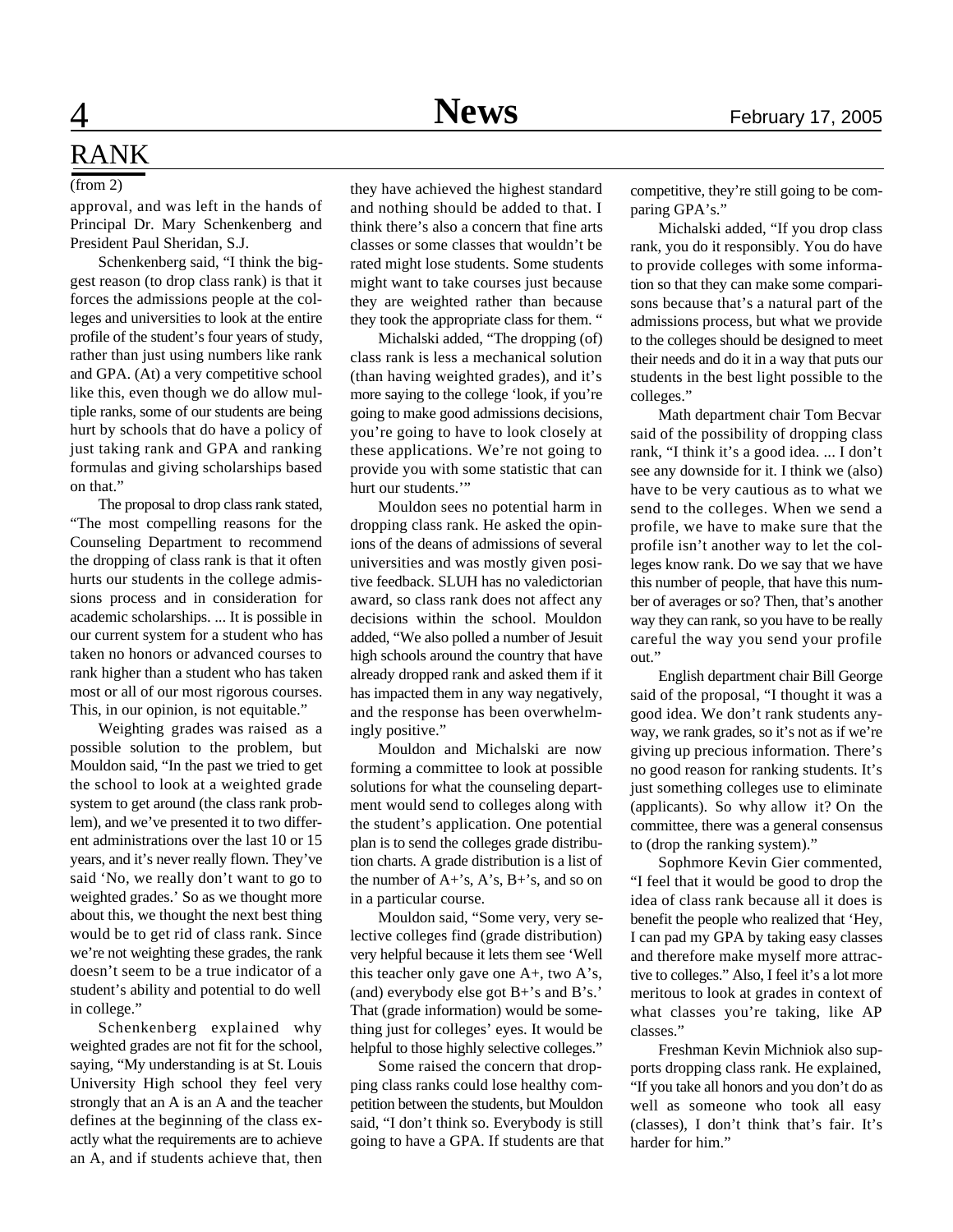### **Sports**

### **February 17, 2005 Sports** 5 Belugabills end season third at State *Four school records broken; SLUH best St. Louis team*

#### **Kevin O'Neill Reporter**

A fter winning the MCC champion-<br>Aship, the St. Louis U. High swimfter winning the MCC championming and diving team had a week to prepare for the upcoming State meet. During this time, referred to as the taper period, practices are much shorter and less intense. Swimmers are able to get much-needed rest while still maintaining their feel for the water. "Taper time is my favorite time of the year," said senior Denny Bosslet.

The Speedobills had more than enough energy because of their weeklong taper. Last Friday, every SLUH state swimmer and alternate left school early to celebrate Mass and rest for the competition later that day. The state swim meet, held at the Rec-Plex in St. Peters, consists of two days of competition. On the first day of competition, all swimmers with State qualifying times compete in the preliminary round, and then the top sixteen swimmers from the preliminary round advance to the finals.

Senior captain Adam Trafton performed exceptionally well in the preliminary round. Originally seeded with a time of 1:49.36 in the 200-yard freestyle, Trafton dropped nearly four seconds off his best time and finished with a time of 1:45.90. With this time, Trafton captured the No. 6 seed for the finals round and also broke the twenty-year-old school record time of 1:46:87, held by Jim Rhyne.

Another record-breaking swim came from freshman David Miller, who finished the 500 freestyle with a time of 4:57.74. The previous SLUH record was a time of 4:59.07, set by Kevin O'Sullivan in the 1994 state meet. This time was fast enough for Miller to advance as the No. 14 seed.

Senior Tim Heafner also swam very fast during the preliminary round of competition, posting the fastest 50 freestyle time and capturing the first seed for the next day. Heafner also swam a time of 48.01 in the 100 freestyle, securing the No. 3 seed for the finals.

Other swimmers that had very good swims in the preliminary round included junior Wes Going and seniors Tim Szewczyk, Chris Mehan, and Dave Schwarz. Going advanced to the finals as the No. 12 seed in the 200-yard individual medley and the No. 5 seed in the 100-yard backstroke. Szewczyk also advanced as the No. 11 seed in the 100 backstroke.

**see 123, 9** Senior Dave Schwarz placed No. 11 in the

### Grapplebills take ninth in sectionals *Caldwell, Whalen, Gass, Holden to wrestle in State*

#### **Jesse Zacher Reporter**

The varsity wrestling team saw play-<br>off competition last Friday and Sathe varsity wrestling team saw playurday in the Sectional tournament at Hazelwood East High School. The sectional tournament would be the culmination of the season for some and the way to the state meet for others. All the wrestlers faced their best competition of the season, and everyone had his eyes on winning three matches in order to advance to the big show in Columbia the following week.

St. Louis U. High came into the tournament a little slow, with only four wins in the first two rounds of wrestling. Senior Ronnie Gentile (125 lbs.) manhandled Jamison Glose of Francis Howell North in his first match of the tournament. Gentile some quick points. He turned Glose several times for near pins but couldn't keep him on his back for the pin. Gentile took the match with ferocity as he creamed Glose by a score of 15-0 and a tech fall

victory in round one.

SLUH's next win came from junior Devin Austermann (152 lbs.), who pinned Jake Sloan of Pattonville. Austermann was quickly taken down by Sloan in the



executed several takedowns to rack up Juni<mark>or Jon Holden (140 lbs.) pulls a successful switch at sectionals last Saturday</mark> **at Hazelwood East. Holden qualified to wrestle this weekend at State.**

first period but just as quickly escaped and returned the favor.

 The same thing happened in the second period, as Austermann escaped

Sloan only to take him down again. This time, Austermann was able to turn Sloan over and glue him to the mat for a win by pin in the second period.

After five consecutive losses follow-

ing Austermann's match, junior Jon Holden (140 lbs.) started his run for the state tournament with a victory in his first match of the night, against Steve Layton of DeSmet.

Theirs was a very close match. Holden worked several great takedowns, but Layton did his best by reversing Jon twice.

Holden stayed down throughout the second period and started on top in the third. Holden cut Layton and the two were

neutral right away, so Holden took the first move and took Layton down with ease. Holden would cut Layton again and **see MIZZOURAH, 11**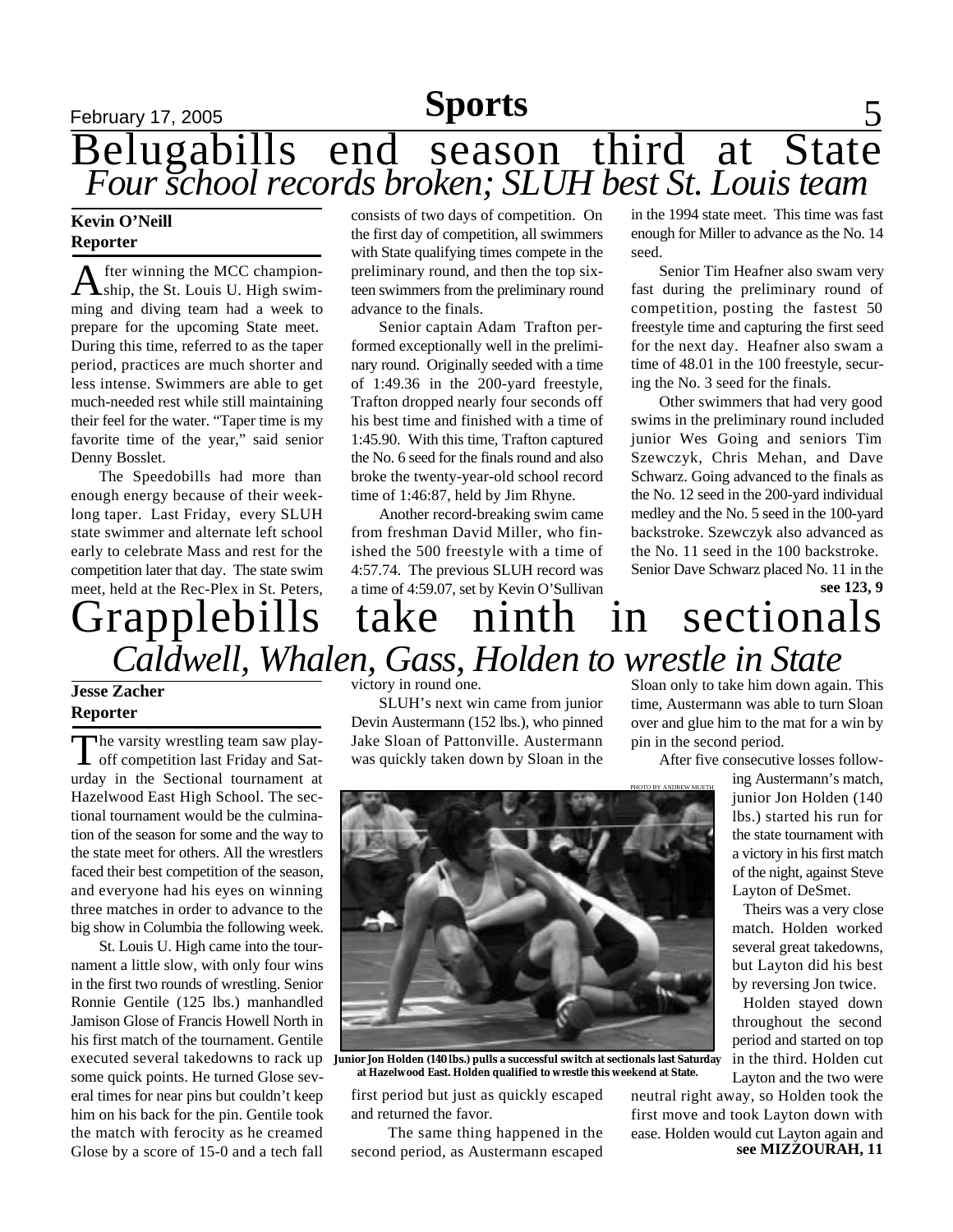### **6 News Sports** February 17, 2005 Pop'n'dropbills fall to DeSmet, beat Chaminade **Sports**

#### **Henry Samson Reporter**

W ith 22 games written in the history<br>books, the St. Louis U. High basketball team found itself in West County last Friday. Standing in their way was a determined DeSmet squad with nothing but home court pride left after a lackluster season. Eager to show their strength at home, the Spartans stymied the Junior Bills, 57-54.

"We have to hand it to them," commented head coach John Ross. "They played one heck of a game."

Momentum in the first quarter swung both ways (as it would continue to do for the entire game), and SLUH trailed at the buzzer, 15-10. The quickness in the Jr. Bills' offensive attack was lulled by DeSmet's strong defense.

"They came out with a new defense that kind of screwed us up," said Ross.

But a back door layup and two quick threes from senior Dave Goettelmann placed the Jr. Bills on top midway through the second quarter. Even though the extra

effort gave SLUH a 31-26 lead at halftime, it was the last time SLUH's offense would make much noise until the final minute of the game.

The second half took a horrendous turn for the Jr. Bills as the Spartans' defense took control of the game. Slowly, the Jr. Billikens' lead turned into a deficit and the bucketless Jr. Bills were looking at a 9-point deficit with one minute left in the game. DeSmet had held SLUH to a mere 12 points in 13 minutes of second half play.

A three-pointer from junior Pete Cooney with one minute remaining pulled the Jr. Bills to within six points and rekindled the team's fire. But there was little they could do as the game turned into a free-throw contest. SLUH watched in shock as the clock ticked away the final seconds of a 57-54 point loss.

After making its last pit stop at DeSmet, SLUH's basketball bus returned home to battle one last conference foe. The Chaminade Red Devils, who hadn't lost a single game to SLUH in the past six years, were in for quite a surprise as the Jr. Bills proceeded to trounce them 65-43. SLUH also capped its first regular season over

PHOTO BY ALEX SCIUTO

.500 in years, an achievement the team should be proud of. The Jr. Bills came out gunning right from the

opening tip. The ball touched three SLUH players in the first four seconds and dove through the hoop to begin an explosive game. Using a quick pass offense that allowed openings from behind the three point line and a tight, hustling defense, SLUH grabbed the quar-

ter lead, 19-11.

The defense was kicked up a notch with a little sophomore essence from Gino McNeal in the second quarter. Even though SLUH's shots weren't altogether on the mark, the Jr. Bills led at half time 30-23, with the Devils still in striking distance.

Something must have happened in the locker room at halftime, because after the initial back and forth play at the beginning of the third quarter, SLUH hopped in the driver's seat and never let go of the steering wheel.

After the Red Devils pulled the score to within four points, SLUH opened up a 15-0 run on the shoulders of Goettelmann and junior Joe Phillips to end the third quarter. Goettelmann provided the long

ball while Phillips hand-crafted some fancy moves in the paint.

Business was booming on the other side of the court too, as SLUH drew three charges in the third quarter alone.

Senior Bill Winfrey, sitting one step below the illustrious coaching position as head manager, provided his explanation for the Jr. Bills' success: "We kept our turnovers down tonight and played some really good 'D' in the second half."

Resting on a lofty 49-30 lead at the start of the fourth quarter, SLUH coasted home on the power of its bench players and finished ahead 65-43. Special credit should be given to junior Mike Bannister, who sent the crowd into a frenzy after swishing a three with a minute remaining.

In the oddly obvious words of Ross, "The season's over. It's time for the playoffs."

Uncle Billiken wants YOU to come to the opening game of the district tournament next Wednesday. Uncle Billiken wants YOU to show up on time for the 7:30 p.m. game against Kirkwood. The game is at Webster Groves High School.

"This is huge!" said STUCO sports commissioner Dan Iovaldi. "Seriously, everyone has to come." So crunch some homework during activity period next Thursday and come out to support your basketball team.

**Demitrabills**

**start playoffs 2-1 Last Friday:** SLUH 4, Howell Central 3 Goal leader: Eddie Effinger (2) Goaltender: John Pecher, 24 saves, 3 GA SLUH: 52 shots **Last Saturday:** SLUH 9, Howell Central 2 Goal leader: Tangaro (3) Assist leaders: Howe (3), Dan Steck (2), Effinger (2) Goaltender: Pecher, 11 saves, 2 GA **Monday:** DeSmet 7, SLUH 2 Goals: Effinger, Chris Place Assists: Effinger, Place, Tangaro Goaltender: Pecher, 39 saves, 7 GA **Next game:** Saturday at Affton at 8:15 p.m.



**during SLUH's 65-43 victory over Chaminade on Tuesday at SLUH.**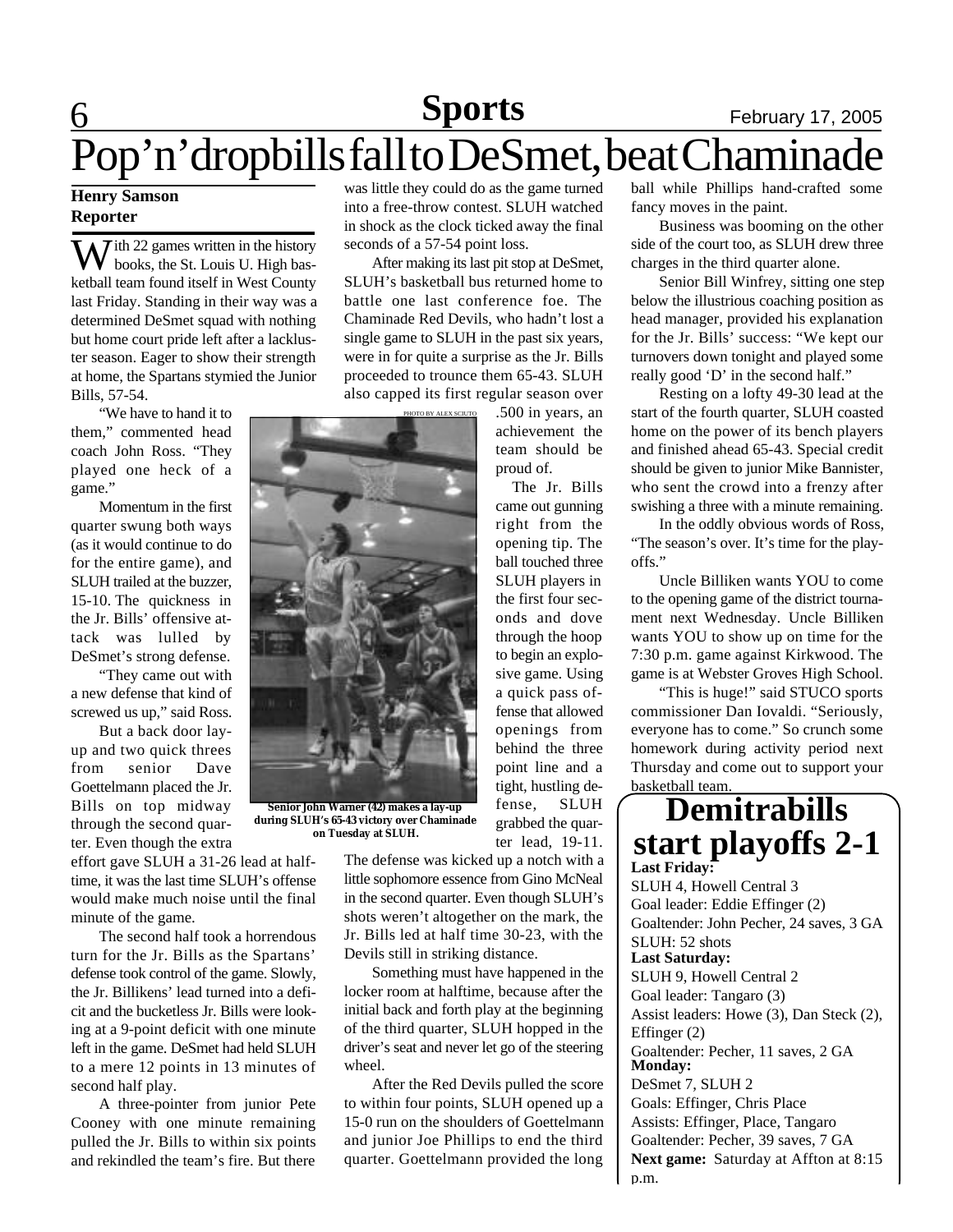# **February 17, 2005 V-Day Answers** 7

**1.** Who, on his first date with his future wife, picked her up in his yellow 1973 yellow Pinto with chilled champagne in the backseat?

#### *Matt Sciuto*

**2.** How many SLUH faculty members are married to other SLUH fac-

ulty members?

*Four*

**3.** Name at least two faculty members who met their wives while in the seminary.

#### *Jim Linhares and Allen Boedeker*

**4.** How long have Eric Clark and Marla Maurer worked together?

*10 years*

**5.** Who was a "child bride" and married at 19?

#### *Becky Berger*

**6.** Who met his wife through a bridgeplaying friend?

#### *Tom Becvar*

**7.** Who got engaged in Paris? *Kate Thaman*

**8.** Who went to a free dance lesson with his future wife and failed (in the eyes of his wife)?

#### *Tom Flanagan*

**9.** Who met his wife in a college grammar class? (He received an A. She received an A+.)

#### *Jim Raterman*

**10.** Who met his wife while directing her in Edward Albee's *American Dream*? *Joe Schulte*

**11.** Who met his wife at a Chaminade

Basketball tournament? At the time, he was teaching her brother.

#### *Craig Hannick*

**12.** Who got locked overnight in the Botanical Garden with a lady friend the summer after his senior year of high school?

*Sean O'Neil*

**13.** What two *PN* moderators got engaged over the same Christmas vaca-

tion?

#### *Contest Instructions*

*For some romantic entertainment for you and your special person, the* Prep News *presents 25 questions about SLUH faculty engagements, courtships, and romantic*

*trysts. The top scorer will receive a giftcard to Blockbuster Video to purchase the love movie of their choice. Second place will receive movie passes for two, and third place will receive a copious amount of candy. All three will receive a pink laser-copied edition of this week's* Prep News *and their names scrolled across the school's TVs for no one to read. Last place will receive a copy of T.S. Eliot's "Love Song of J. Alfred Prufrock." Readers should submit their completed answer sheets to the* Sisyphus *box relocated to the* Prep News *office.*

#### *Steve Missey and Frank Kovarik*

**14.** Who proposed to his wife on the feast of St. Ignatius because they both taught at Jesuit schools?

#### *Craig Hannick*

**15.** Who was walking across the campus of Haverford College with her soon-to-be fiance on the day that JFK was assassinated?

#### *Mary Lee McConaghy*

**16**. Who met his wife while working with her at a lab table dissecting a leopard frog? *Dan Shelburne*

**17.** What teacher found out on Valentine's Day that the school she was teaching at would be closing?

#### *Joan Bugnitz*

**18.** Who danced to the song "Bad Case of Lovin' You" by Robert Palmer at her wedding reception in her parents' basement? *Janet Strzelec*

**19.** Who lost her antique wedding ring

while playing pool volleyball in Boca

Raton, Florida?

#### *Kathryn Whitaker*

**20.** Whose original wedding ring is at the bottom of the Mediterranean Sea in the south of France?

#### *Frank Kovarik*

**21.** Who got married on February 15? The only advantage, he says, is that he can buy one less present each year.

#### *Paul Baudendistel*

**22.** For whose wedding did senior Alex Sciuto serve as altar boy?

#### *Tim O'Keefe*

**23.** What two female members of SLUH's faculty are presently engaged (not to each other)?

#### *Kate Thaman and Mary Beckemeier*

**24.** What faculty member was born on Valentine's Day?

#### *Paul Sheridan, S.J.*

**25.** Who proposed to his wife on the U. City balcony where they first decided to date? Coincidentally, English teacher Jim Raterman's daughter lived in the apartment below the balcony, and Raterman's grandson was born a day after this man's first daughter. For a third coincidence, Raterman and this man were born on the same day (different years).

*Steve Missey*



# ouis U. High V-Day Answer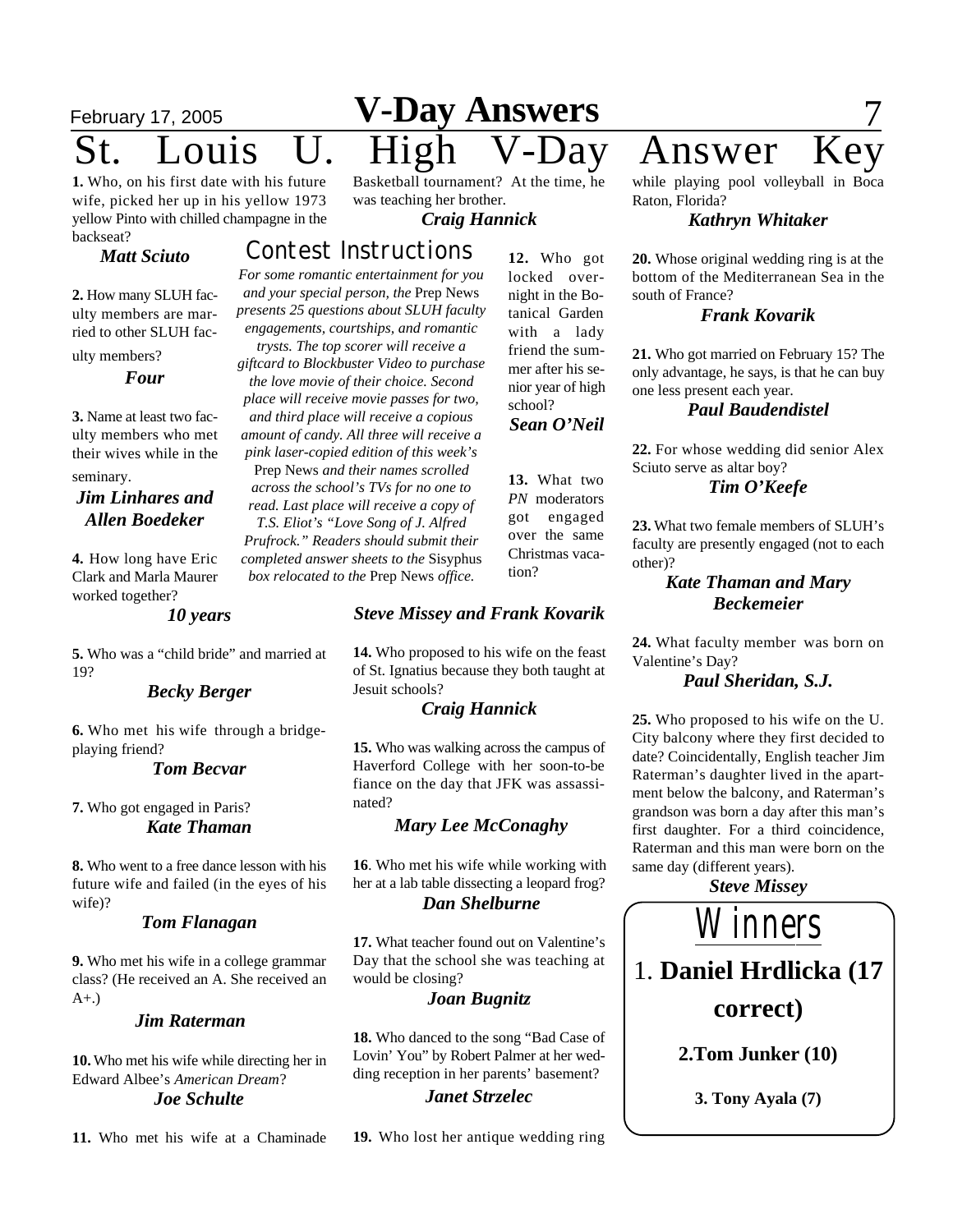**8 Sports** February 17, 2005

# Racquetbills take top seed, look to

#### **Eric Durban Reporter**

P reparing for the state tournament on<br>Feb. 19, the Racquetbills ended their **P**reparing for the state tournament on season with a win in the annual Top Seed tournament and a victory against Kirkwood.

On Feb. 5, the top three varsity seeds and the doubles team competed in the Top Seed tournament and prevailed with a score of 245, with CBC finishing a distant second with 155 points.

This is the first year that this tournament has included the doubles seed, giving teams another chance to face each other before the state tournament. The Megablastbills' top three seeds proved their skill, winning two of the three seeds.

In the seminfinals, senior No. 1 seed

Ryan Franklin avenged two earlier losses to CBC's Mike Wyland by handily defeating him. Franklin played extremely well in that match, but fatigue set in during the final, and he couldn't hit enough shots to take the title.

Senior No. 2 seed Pat Corcoran breezed through his bracket to the title, throwing in a 15-0, 15-2 pounding.

Junior No. 3 seed Justin "Spicy" Langan also won his bracket, but he faced some stiffer competition in the finals before finally defeating his DeSmet opponent 15-7, 12-15, 11-2.

The large margin of victory, however, is a little deceiving. For the second time this year in a tournament, the JPKbills were not facing some of their top competition. DeSmet's No. 1 seed and the best player in the league awoke the morning of the tournament unable to move. A freak injury the night before impaired his movements and kept him out of action. Also, CBC's No. 3 seed, perhaps Langan's toughest competition, couldn't make the tournament.

"We got cheated out of better preparing ourselves for the state tournament," commented head coach Joe Koestner on the absence of tough opponents.

The doubles team of senior Pat Sheehan and junior Jason Rusch looked to make a statement heading into the state tournament, but too many errors lead to their demise in the semifinals against DeSmet.

On Feb. 9, the Hamstreetbills took on the Kirkwood Pioneers and came away with a convincing 7-0 victory. Six of the **see TOPSOIL, 9**

#### $\bigcap_{\text{UCKEY}}$  derclassmen Winter Sports Wrap-**B BASKETBALL JV HOCKEY** Record: 5-8-1

JV Hockey finished the season in ninth place in the North Division, one place out of the playoffs. The team benefited from excellent play from juniors Clint Mohs and Josh Englebrecht, sophomores Chris Place and Scott Chesnek, and from freshman goaltending phenom Alex Effinger, who proved himself worthy to carry the heavy torch passed to him by his older brother Charlie, who is currently playing at Miami of Ohio.

Head coach Charlie Busenhart described the season as "starting out slow, but we picked up well towards the end of the seson. It was too bad that we missed out on the playoffs."

#### **C BASKETBALL WHITE**

Record: 16-2

Head coach Tim Rittenhouse's Whitebills had an excellent season, finishing 16-2, including first-place trophies at both the Westminster and Chaminade Freshman Tournaments. Other key wins for the team were victories over Jennings and CBC and a season sweep of DeSmet.

Asked about his thoughts on the year, Rittenhouse replied, "As the great Napoleon Dynamite would say, '(It was) sweet!"

Record: 16-5

The Bluebills compiled a productive season this year, finishing second in the MCC behind DeSmet. Highlights included a double-overtime thriller against Riverview and a 7-1 conference record. The team also fared well in tournament play, winning the Jennings competition and placing fourth at the Oakville Freshman Tournament.

Commenting on the season and his players, head coach Spencer McCall said, "Not counting (Eric Devlin and Andy Hill, who were promoted to the B team during the season's second half), everybody was balanced and had their own role with the team."

#### **C WRESTLING** better."

The freshman edition of the Wrastlebills finished third in the MCC this year, with 11 of the 13 wrestlers receiving medals in the conference tournament for their efforts. MCC golds went to Matt Self at 125 pounds, James Barton at 145, and Josh Ritchie in the 215-pound weight class.

"They won because of their long hair. I had a team of Samsons," commented head coach Don Steingruby.

Record: 19-6

The Sophomorebills finished off the season this Tuesday with a win over Chaminade, capping off a season that saw two second place tournament finishes, at Fort Zumwalt South and CBC. The team was led by guard Geno McNeil, who was rewarded for his performance with a callup to the varsity. The team also benefited from a backcourt-frontcourt duo that could rival Rashad McCants and Sean May in guard Jack Kelly and forward Murphy Troy.

Head coach Brock Kesterson said, "At the beginning of the year I set out a goal to improve every day, and I think these guys have stepped up and gotten

#### **JV SWIMMING**

The JV Swimming team won second place at MCC.

Sophomore Paul Merril led the skilled bunch, breaking the JV 100-yard breaststroke record, previously held by current senior Andrew Schaeperkoetter.

—Compiled by Kevin Gier "I think every single person dropped times," head coach Fritz Long said. "So many swam so well...it was impressive,"

*NOTE: FOR COMPREHENSIVE JV WRESTLING COVERAGE, SEE PAGE 7 OF THE FEB. 4 ISSUE OF THE* PREP NEWS.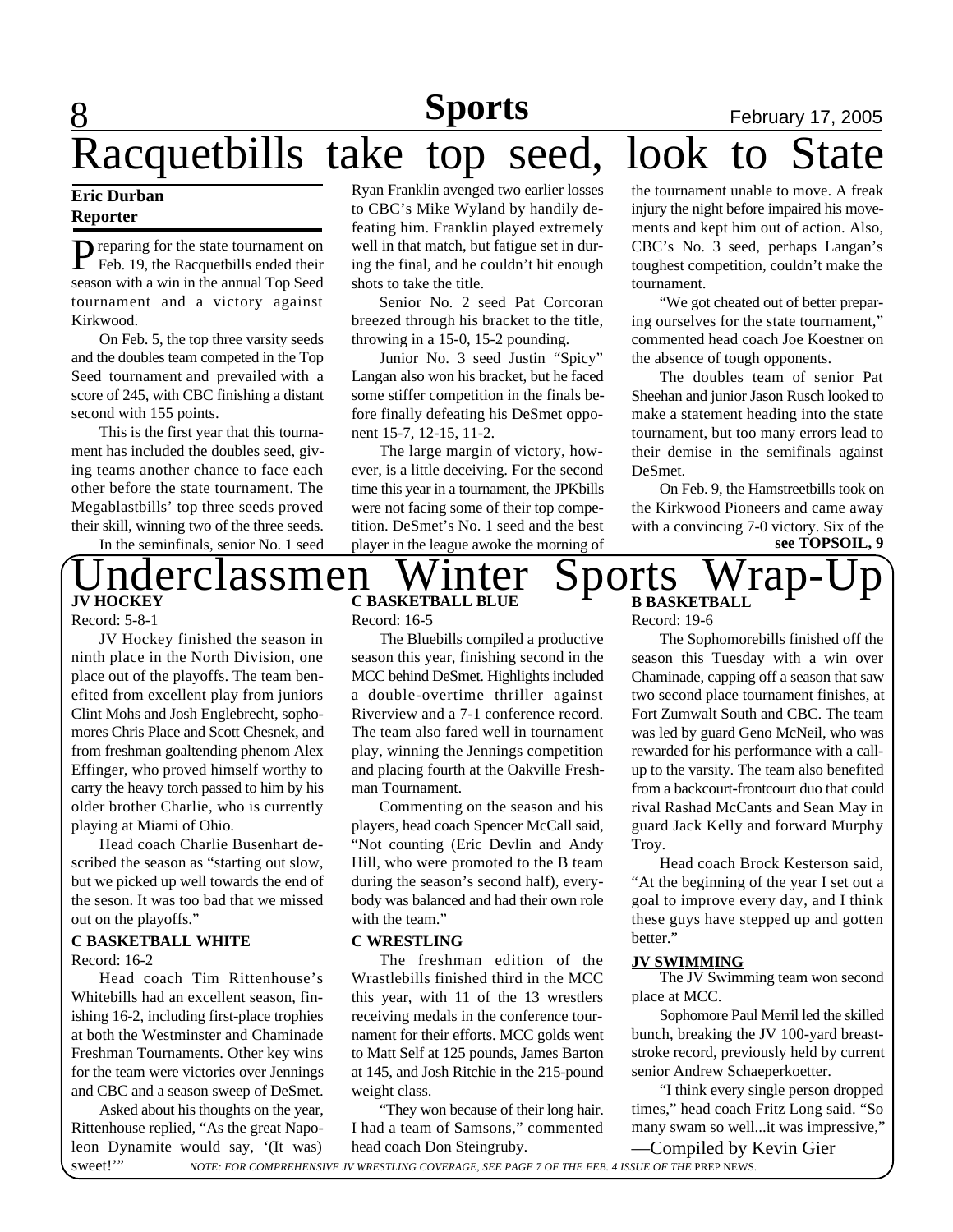### 123

#### (from 5)

50-yard freestyle and No. 14 in the 100 freestyle during the preliminary rounds. Not originally expected to advance, Mehan dropped a substantial amount of time in the 50 freestyle to finish with a time of 22.71 and advance as the No. 12 seed in the finals.

The Speedobills swam very well during the preliminary round, but so did State contenders Rockhurst and Blue Springs. For every U. High swimmer that advanced into the finals round, almost three or four Rockhurst or Blue Springs swimmers advanced. Using the individual seeds after the preliminary round, the projected final outcome was for Rockhurst to win with 300 points, Blue Springs in a close second with 290 points, and St. Louis U. High in third with 199 points. The Lafayette Lancers were projected to come in fourth with 184 points.

The Speedobills were hurt by their lack of state qualifiers in the 100-yard breastroke. Furthermore, neither of the two SLUH swimmers in the 100-yard butterfly could advance to the finals.

Before Saturday's swimming finals, the diving part of the competition took place that morning. Junior Zack Berndsen was the sole diving representative for the Speedobills, and he advanced to the semifinals of the diving competition with a total score of 221.05. On his last dive, though, while twisting in the air, he hit his heel on the edge of the diving board, and lost points as a result. Berndsen would have advanced to the next round of diving, but this painful error prevented him from advancing.

Knowing that it was highly improbable that they would be able to move up to the first or second spots, the Speedobills concentrated on maintaining their current positions in the finals so they could keep their team standing in third place. " There truly is a defensive side to swimming," said head coach Fritz Long. Not only did the Speedobills maintain their preliminary seeds in the finals, many swimmers posted best times and moved up in the standings.

The 200-yard medley relay team, consisting of Going, senior Eric

Appelbaum, sophomore Jake Roeckle, and Mehan, was initially seeded No. 8 after the preliminary round, but captured sixth place in the final heat. Also moving up in the standings was Going, who won his heat in the 200-yard individual medley, dropping two seconds from his preliminary time to move from twelfth to ninth place. During the butterfly and backstroke legs of the individual medley, Going built a commanding lead and then maintained his lead through the breaststroke and freestyle legs of the race to win his heat.

Going also finished fifth in the finals heat of the 100-yard backstroke, while Szewczyk moved up one spot to finish in tenth. Going not only finished fifth with a time of 53.44, he broke a fifteen year-old school record held by Jeff Commings.

"Wes Going just keeps going. He is like a machine," said Mehan.

The Speedobills performed exceptionally well in the freestyle sprint events. In the 50-yard freestyle, Schwarz moved up to finish tenth in the finals heat, while Mehan finished tweltfth. Trafton won the 100 freestyle, finishing with a time of 48.04. Heafner, originally seeded third, finished in second place with a time of 48.16. Heafner also finished second in the 50 freestyle with a time of 21.46.

In addition, Heafner played a critical role in the most exciting race of the meet, the 200-yard freestyle relay.

After the preliminary round, this Speedobill relay team consisting of Mehan, Schwarz, Trafton, and Heafner had the third fastest time behind Blue Springs and Rockhurst. In the finals heat, the Speedobills slightly trailed these two teams after the first three legs of the relay. But Heafner, swimming the final leg of the relay, caught up to the Rockhurst and Blue Springs swimmers in the last length of the race. The Speedobills relay finished in a time of 1:27.35, also a new school record. Heafner's 50-yard freestyle split time was 20.62.

 At the conclusion of the finals portion of the meet, the Speedobills had successfully maintained their third-place position with 217 points. Rockhurst won

the meet with 298 points, while Blue Springs finished a close second with 286 points.

"We did not win State," said Heafner, "but I think this is one of the fastest teams SLUH has ever had."

Considering the incredibly fast swims and many new records, the Speedobills had a strong finish to a great season. Still, many Speedobills are thinking about the future. "I can't wait for next season," concluded Going.

#### TOPSOIL

#### (from 8)

seven matches were won in straight games, including a 15-4, 15-5 throwdown by senior No. 5 seed Eric Durban on his helpless opponent. With a win against Kirkwood, the Pinchbills finished the season with a 9-1 record and the second place title in the league.

The Kirkwood match was just a minor obstacle for the Splatbills, who are solely focused on the quickly-appoaching state tournament.

"Our team is so focused that we can definetly bring home a championship," said Koestner. "Our commitment and spirit seperate us from the other teams."

"We have got the best group of guys out there and a lot of spirit," commented Franklin. "Our skill and spirit are a tough combination."

After a successful 9-1 season, many of the Racquetbills are going to be seeded high in their respective brackets. Quick, early wins will be a neccessity as the state tournament runs the entire day. Unlike past years, when the Racquetbills have been favorites leading into state, this year's squad may be underdogs after losing badly to the CBC Cadets during the season.

"After losing to CBC during the season, I think we became the underdogs, and we all have a chip on our shoulder because of that loss," said senior No. 6 seed Joe Hejlek. "We are going to come out fired up."

Come support your neighborhood racquetball team as they go for another state title this Saturday, Feb. 19 at Vetta Sports-Concord in South County.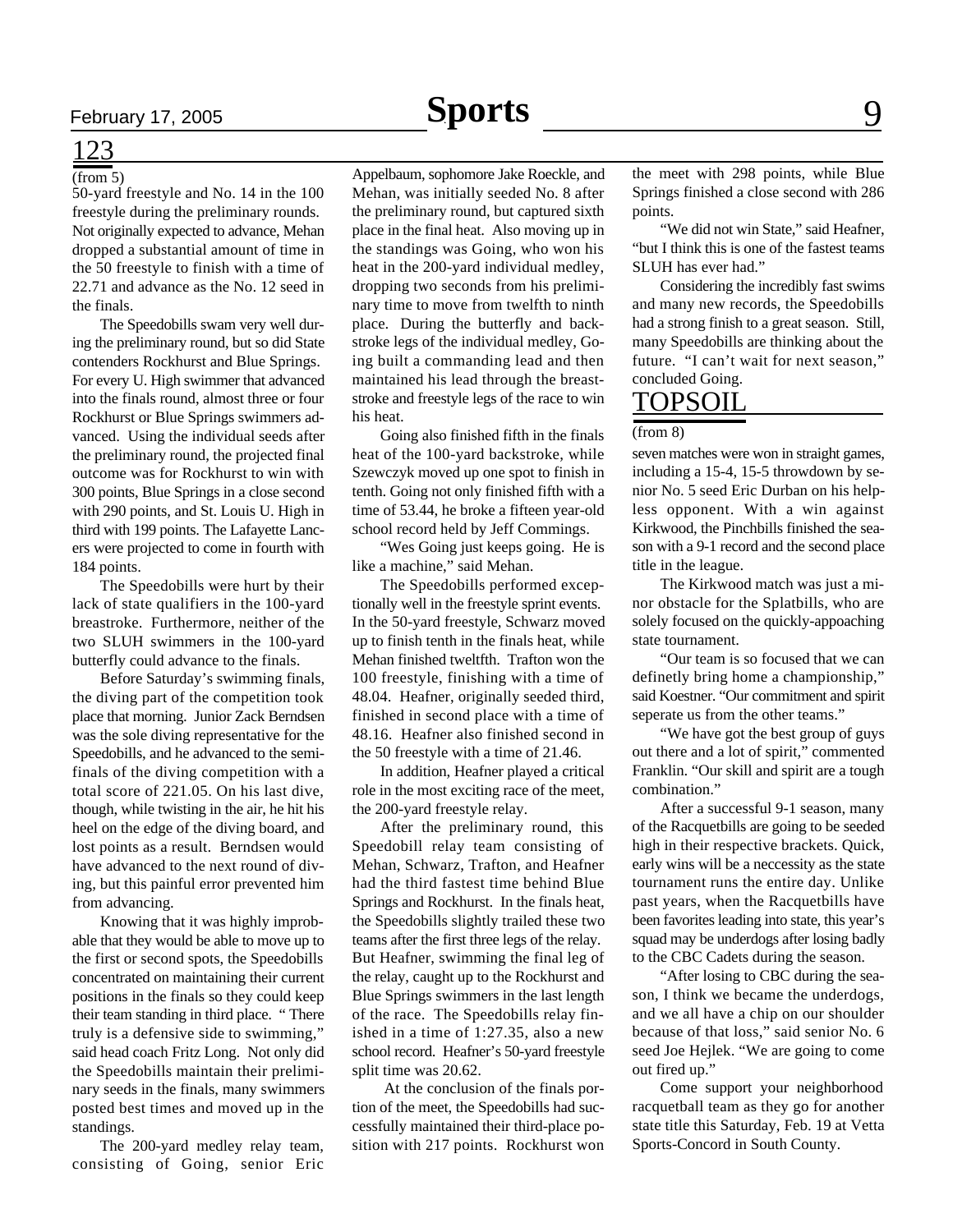### 10 **News** February 17, 2005 HOULI-HOOP

#### (from 1)

Houlihan, already a board member, teaches theology, is involved with planning retreats, especially Kairos, and helps with CSP.

"He touches all the bases in terms of assessing where we are and how we should continue to develop these different resources," Sheridan said.

Houlihan will reenergize the fouryear-old Ignatian Committee, a subcommittee of the Board of Trustees. According to Sheridan, the committee will combine all aspects of SLUH life from the Jesuit life, pastoral work, theology, and student life. The committee will shepherd the "day to day ... mission we have," according to Sheridan.

"My purpose is not to help Dave Laughlin understand the Jesuit mission," said Houlihan. "My purpose is ... to keep the board informed as to what has been done and is being done in (the spiritual) area. And there's a lot that's being done."

Houlihan, along with the committee, will focus on the spiritual development of the school, students, and parents.

Another important job of the Assistant to the President for Identity and Mission includes providing sacramental leadership.

"A lot that we do here ... is the sharing of the sacraments," said Vice President for Advancement Thom Digman in an interview last week. A significant task for SLUH's presidents has been ministering to the sacramental needs of the school community, a task only an ordained priest can fill.

"The sacramental outreach of a Jesuit in the president's office is something that is very important to the school," Laughlin said.

One benefit of a lay president, according to Laughlin, is that one more priest is freed from the non-sacramental presidential tasks that a lay person could perform. Freed from these tasks, Houlihan will be able to dedicate more of his time to his sacramental ministry.

"(Houlihan) is ordained to do the sacramental ministry and I am not," said

Laughlin, "but that does not mean that I can't work alongside him and other Jesuits (at SLUH) to insure that the school is run well."

Laughlin used the example of a funeral for an alumnus. "When you have an alumnus who has a death and they want someone to be able to say funeral mass, I can't do that." Whereas before, the president could both celebrate the ceremony and minister to the family, now Laughlin can minister to the needs of the family, and Houlihan can minister to the sacramental needs of the family.

"I can be present to the family. I will minister to the family in the ways that I am able to. It's working alongside a Jesuit to free that Jesuit to do the sacramental ministry for which he was ordained," Laughlin said.

The other main task for Houlihan will be to maintain the school's Jesuit tradition. Though there are no worries about an immediate change, Laughlin believes that Houlihan will ensure the continuation of Jesuit ideals for those further from the situation.

"(An alumnus) assumes that Father Houlihan knows (the mission and identity of SLUH)," said Laughlin.

The number of Jesuits will continue to grow smaller in the future in all high schools in the U.S. Even though there will be fewer Jesuits, Sheridan has no worries that the schools will stray from their Jesuit traditions, but the diminished presence requires more collaboration between Jesuits and lay teachers and administrators.

"The Society of Jesus has been talking about (ordained-lay) collaboration for a long, long time," Laughlin said, and then referenced other SLUH teachers who have worked closely and collaborated with Jesuits.

Sheridan said, "I never saw (the increased importance of lay people) as a threat to this institution because I'm convinced that the good work that has gone on in terms of our hirings of lay teachers embraces the spiritual (mission) of the Jesuit education."

Digman reiterated Sheridan's confi-

dence in the lay faculty in Jesuit schools, saying, "One thing the Jesuits have done well is to infuse (the Jesuit) belief system into lay people."



*prepnews@sluh.org www.sluh.org/prep\_news.cfm*

"IMMATURE FASCINATIONS" CREDITS

#### Volume LXIX, Issue 21

**Editor in Chief:** Greg "crash test dummies" Fox

**Sports Editor:** Tim "American Gladiators" Huether

**Assistant Editor:** Alex "Captain Aylward" Sciuto

**Core Staff:** Sean "Legos" Powers, Seth "kid's meal toys" Clampett, Timo "bodily functions" Kim, Kyle "fire" Kloster, Brian "Hot Wheels: Leadin' the Way" Krebs, Andrew "superheroes" Mueth

**Staff:** Eric "pink shirts" Durban, Tim "Harvey" Malecek, Andrew "German politics" Schroeder

**Reporters:** Kevin "Guinness Book of World Records" Gier, Mike "*The Music Man*" Moromarco, Kevin "George Bush I" O'Neil, Henry "getting my name in *Prep News* credits" Samson, Jessie "the number 13" Zacher

**Advisors:** Frank "chess" Kovarik, Sean "Bill O'Reilly" O' Neil

**Moderator:** Steve "Garbage trucks" Missey

**Computer Consultants:** Jon "MS-DOS" Dickmann, Tim "Linkway" Rittenhouse **Guest Author from the Grave:** William "mammalian ludicrosities" Faulkner

The *Prep News* is a publication of St. Louis University High School. Copyright ©2005 St. Louis University High School *Prep News*. No material may be reprinted without the permission of the advisors and editors.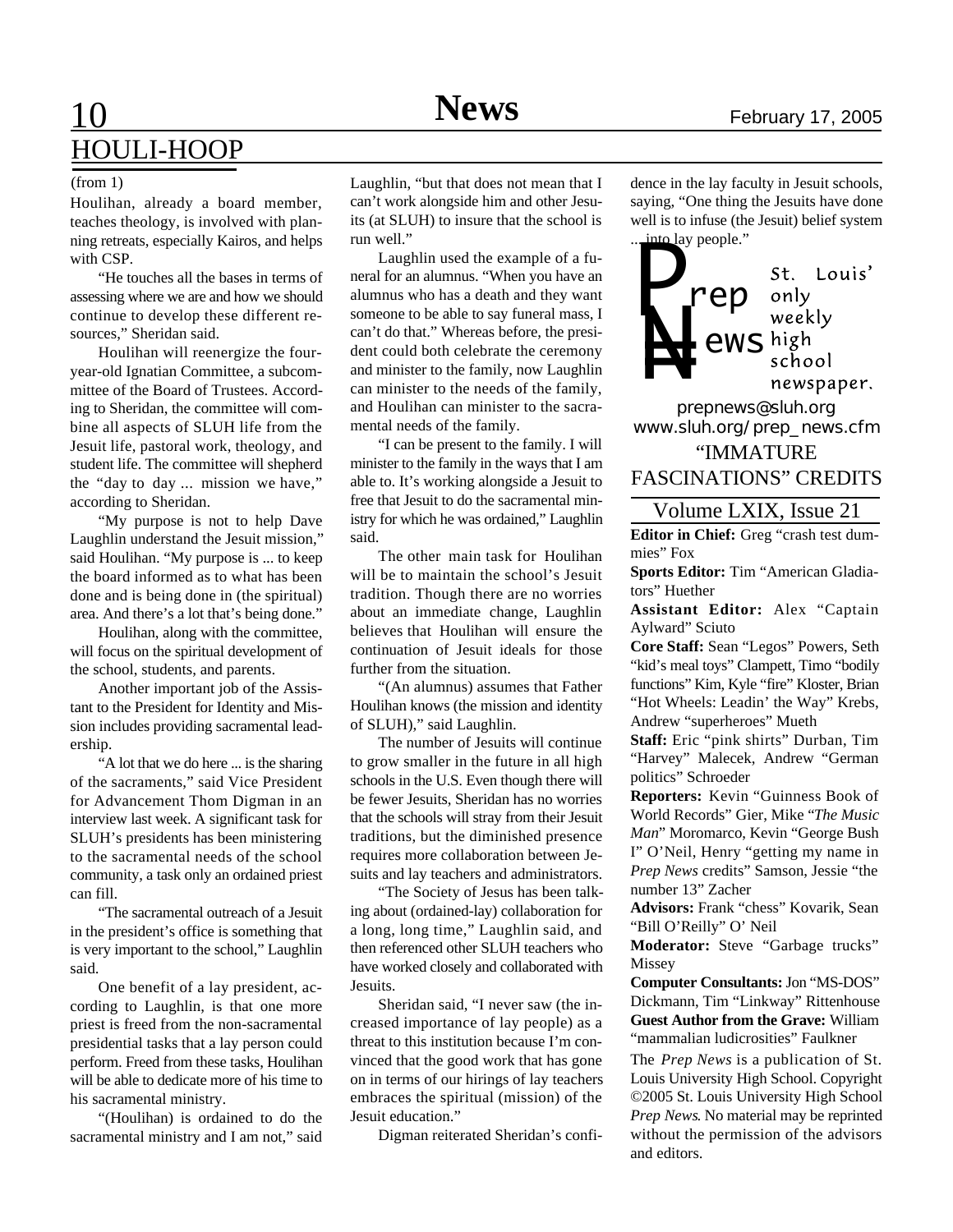#### MIZZOURAH

#### $(from 5)$

rack up two more points with an additional takedown, taking the victory and advancing to the state meet.

The team's fourth victory came from senior Dave Caldwell (275 lbs.) as he destroyed Nick Bloom of McCluer North with a fifteen-second pin in the second round match.

The team picked things up from there, winning seven of its next nine matches. Sophomore Andrew Mueth (112 lbs.) and Gentile each pinned their opponents, Erik Thompson of McCluer and Kenneth Porter of Hazelwood East, in the second period keeping them in contention.

The third round also held victories for Austermann, junior Bryan Edmundson (130 lbs.), senior Shaun Whalen (160 lbs.), junior Eric Gass (189 lbs.), and senor David Franklin (215 lbs.) as well.

Senior Andrew Poulin (119 lbs.) managed to send Michael Genetti of CBC to his seat with a dominating 11-4 victory in their fourth round match. Poulin kept Genetti at bay with four strong takedowns, nearly pinning him in the third, and held on for the "W" and an opportunity to make it to state for the second year in a row.

However, Poulin fell short in the fifth round to Ademasse Asmare of McCluer North in a rough 19-6 loss, taking him out of contention.

Holden couldn't manage to defeat Ryan Otto of CBC in their fourth round match. Holden had faced Otto several times this year, falling barely short of winning each time. Holden was pinned by Otto in the third period but remained in contention, defeating Dominique Thornton of Hazelwood East in the next round, 10-4. Holden's tournament concluded with a loss to Caleb Yarborough of McCluer, but Holden was able to place in the tournament, securing a berth at State.

Joining fellow junior Holden, Gass will also be wrestling at state this weekend. Gass was able to shut Brandon Johnson of CBC out in their fourth round match, 7-0. Gass next annihilated Billy Hinds of DeSmet for the second time this year with a third period pin. In the finals, Gass faced David Nicholas of Francis Howell North in a defensive match; only five points were scored by the two wrestlers. Fortunately, Gass' clutch takedown in the third period put him on top 3-1. Nicholas desperately escaped for one point, but could not score again, as Gass stayed up and won 3-2, earning his spot on the podium as well as in the State tournament this weekend.

Whalen's match in round five was equally defensive as each wrestler was only able to score escape points from starting out on bottom. After a tight match in regulation, Whalen used the down of position in the second time against Jourdan Lamear of CBC and escaped for the win.

When he then wrestled in the finals and fell short by only one point to Donald Woods of McCluer, but still managed to qualify for the tournament this weekend.

Caldwell suffered his third loss of the season in round four of the tournament, to Travis Burks of Ritenour by only one point as Burks took the match 3-2. Caldwell let that slide and easily pinned Bryant Stokes of Hazelwood Central in their fifth round match.

In the finals, Caldwell met wrestler Neil Boehle of Francis Howell North. Boehle showed him a good fight, keeping him off his back in the first and escaping

### MORAN

#### $(from 3)$

them an admissions process that matches the students we accept with the challenges they will face. We owe these students stern tests, but the tests ought to be stepped up incrementally so that rather than hitting a wall (as Mr. Clark said), they hit a steepening hill. (Nonetheless, there's no getting around it: hills can be heartbreaking.) We also owe students our goodhumored assistance—not to show them the secret passage around the rigorous tests but to teach them helpful skills and to foster a supportive community that recognizes their hardships, cheers them on as they slog through the trials, celebrates their progress, and assures them that neither God's love nor ours depends on their grades or their diploma from SLUH.

Rich Moran

#### Caldwell's holds in both the second and the third periods. However, Caldwell didn't wait long into the third to take Boehle back down to where he belonged and keep him there for the pin. Caldwell was the fourth member of the team to make it to the podium.

All four wrestlers—Holden, Whalen, Gass, and Caldwell—will see their first state tournament in their careers this weekend. They head to the Hearnes Center with hungry eyes and look to do their best. First round wrestling starts for them this afternoon at 4 p.m. at the Hearnes Center in Columbia. Wish the four the best of luck.

### MOOSE

#### (from 3)

get to sing barbershop, and be the comic relief all at once."

Meanwhile, the enthusiastic Janet Strzelec, whose favorite musical is *The Music Man*, is "totally psyched" and ready for the show. Strzelec commented that since last year's production of *Man of La Mancha* required almost no choreography, she was thrilled this spring to be able to have a full dancing chorus with which to have fun. Normally, she choreographs for people outside of the age range she is working with, but in *The Music Man*, she choreographs teenagers having fun while dancing, which is exactly what she has to work with.

Technical Director Eric Elz said that, since there will be no major scenery piece for the show, he will enjoy making plenty of lighting effects. With the exception of a giant steel flag, there are no completely stationary objects on stage. All of the sets, such as the library and town square, will be represented by a statue or the bookshelves, which will be moved onstage by different cast and crew members. Elz has been working around the clock to make the stage ready for action, and hopes the audience will enjoy this particular style of scenery.

Tickets are six dollars at the door, or five dollars if bought during today's activity period. There are shows tonight at 7:30, Friday, Saturday, and Sunday night at 7:30, and an additional Sunday afternoon matinee at 2:00.